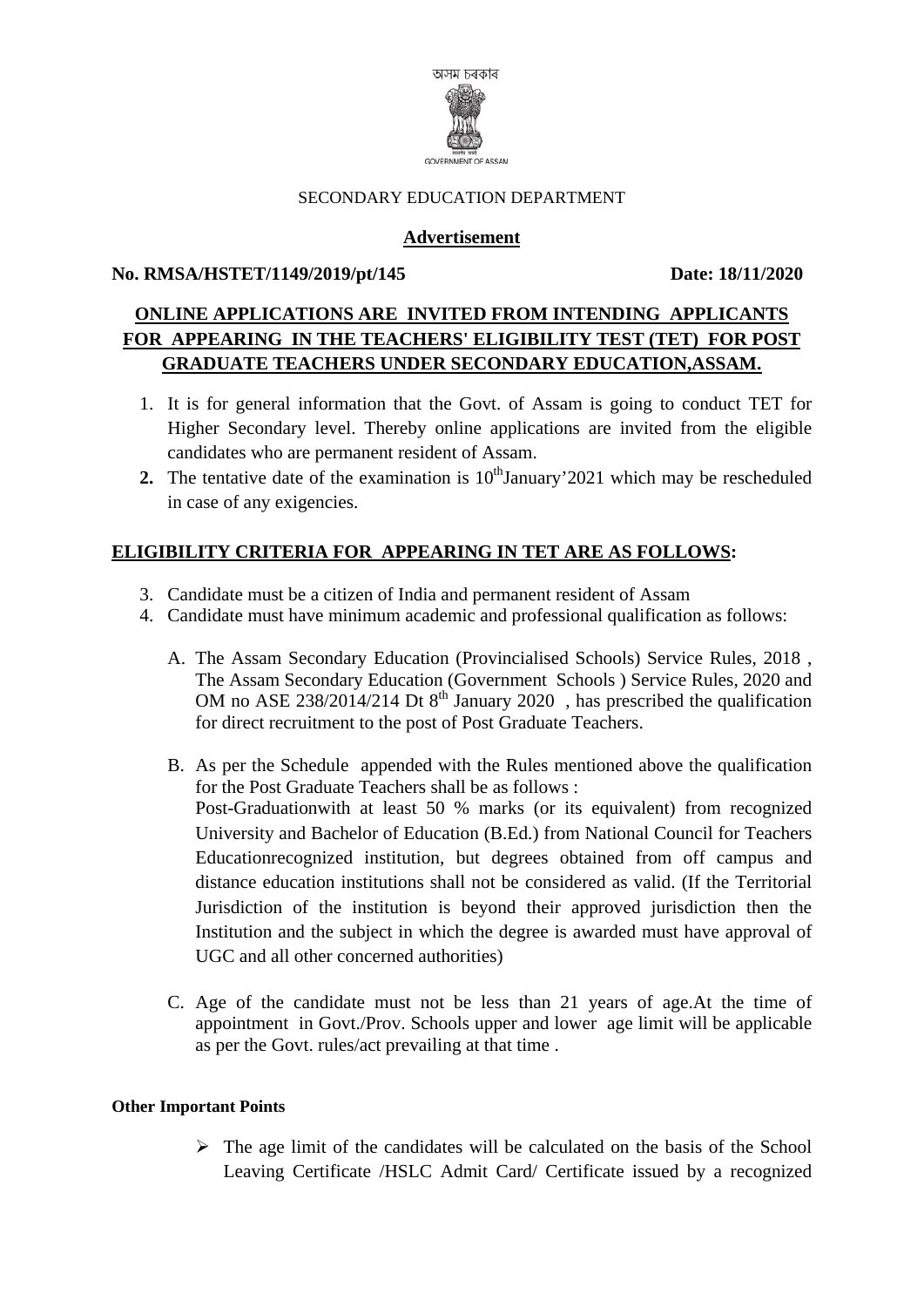Board/Council and no other document shall be accepted in lieu of the mentioned documents.

- $\triangleright$  Blind candidates will be allowed to sit in the examination for an additional 50 minutes than the normal candidates, a separate room/hall may be provided for themalong with his scribe. Scribe need to be certified by the District Social Welfare Officer. It must be ensured that Scribe carries the certificate to the examination hall/room.
- ¾ Further,as per theaforesaid Service Rules, in addition to such academic and professional qualification mentioned in the Schedule for direct recruitment to the post, all candidates shall have to appear and pass in the Teachers Eligibility Test (TET) conducted by the Government scoring minimum 60% marks in case of General category candidates and minimum of 55% marks in case of SC/ST/OBC/MOBC/PH candidates.
- ¾ **It shall be noted that mere qualification with prescribed marks in the TET examination for Secondary Education shall not confer on any candidate the right to employment as a teacher**.
- ¾ The teachers' recruitment after TET of post graduate teachers in the provincialisedand Government Senior /Higher Secondary School shall be governed by strictly in accordance with the provisions contained in the aforesaid Rules.
- $\triangleright$  The Candidate will have to provide all valid information. For submission of any false or invalid information , legal action will be initiated and the TET qualification certificate shall be cancelled , even if it is issued. Detailed instruction on filling up of online application form will be uploaded in the website http://ssa.assam.gov.in
- ¾ For more information on TET applicants may please contact all Inspector of Schools offices in Districts, Office of the Director of Secondary Education, Assam, Kahilipara, Guwahati-19& Board of Secondary Education, Assam (SEBA) Bamunimaidam,Guwahati-21 during office hours on all working days
- $\triangleright$  Syllabus for the aforesaid TET examination is available on websitehttp://ssa.assam.gov.in
- ¾ B.Ed degree received from off Campus Centres or unrecognized institutions/universities shall not be accepted.
- ¾ Degree means Master Degree no equivalence shall be allowed.

.

- $\triangleright$  Candidates will be allowed to enter examination hall only with Admit card and blue or black ball pen.
- $\triangleright$  Candidates wearing smart watch, dresses with big buttons will not be allowed to enter examination hall.
- $\triangleright$  Any further information will be shared only through the above mentioned website only (http://ssa.assam.gov.in).
- $\triangleright$  Candidates must produce a photo identity proof of any of the following in the examination hall: PAN card, Voter ID card, Aadhaar card, Indian Passport, Photo ID card issued by Govt. or public sector undertaking.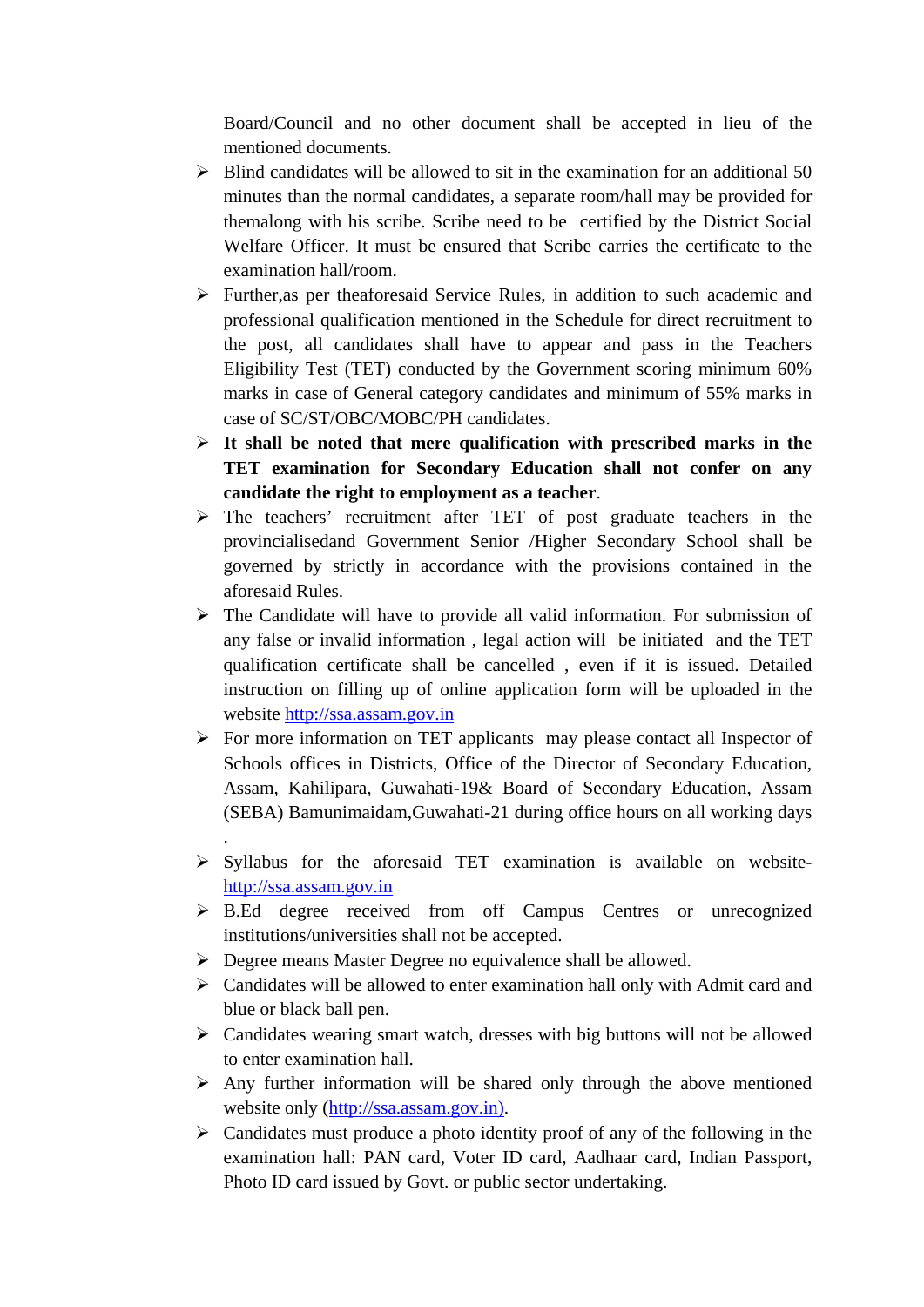- $\triangleright$  The TET empowered committee reserves the right to cancel the candidature of any candidates as and when any ineligibility condition is detected. If any information declared by the candidate is found to be false at any stage, the candidate will be penalized as per prevailing law/rules.
- ¾ Candidates are required to apply online at http://ssa.assam.gov.inonly. No other mode is allowed for submission of application.
- $\triangleright$  Candidate has to choose their option for paper II, Social Category etc. with utmost care. Change of option and caste (Social Category) once selected will not be allowed to change in subsequent stage at any cost whatsoever.
- $\triangleright$  Question paper will be available in English, Assamese, Bengali and Bodo language.

# **How to Apply:**

- Applications must be submitted in online mode only at the official website of http://ssa.assam.gov.in
- Candidates are advised in their own interest to submit online applications much before the closing date and not to wait till the last date to avoid the possibility of disconnection/ inability or failure to login to the website on account of heavy load on the website during the closing days.
- The TET Empowered Committee does not accept any responsibility for the candidates not being able to submit their applications within the last date on account of the aforesaid reasons or for any other reason .

# **Application fees:**

- Fee payable: Rs500/- (Rs. Five hundred) only for general candidate and Rs. 300/ (Three hundred)only for SC/ST/OBC/MOBC and PWD candidate.
- Fee need to be paid in online mode only.
- Applications received without the prescribed fee shall not be considered and summarily rejected. No representation against such rejection will be entertained. Fee once paid shall not be refunded under any circumstances nor will it be adjusted against any other examination or selection.

# **Time Schedule for TET, 2020, Assam:**

| <b>Opening of Online Application Form</b>             | 20/11/2020 |
|-------------------------------------------------------|------------|
| Last date of Submission of online Application<br>torm | 30/11/2020 |
| Last date of fees Payment                             | 3/12/2020  |
| Date of examination                                   | 10/1/2021  |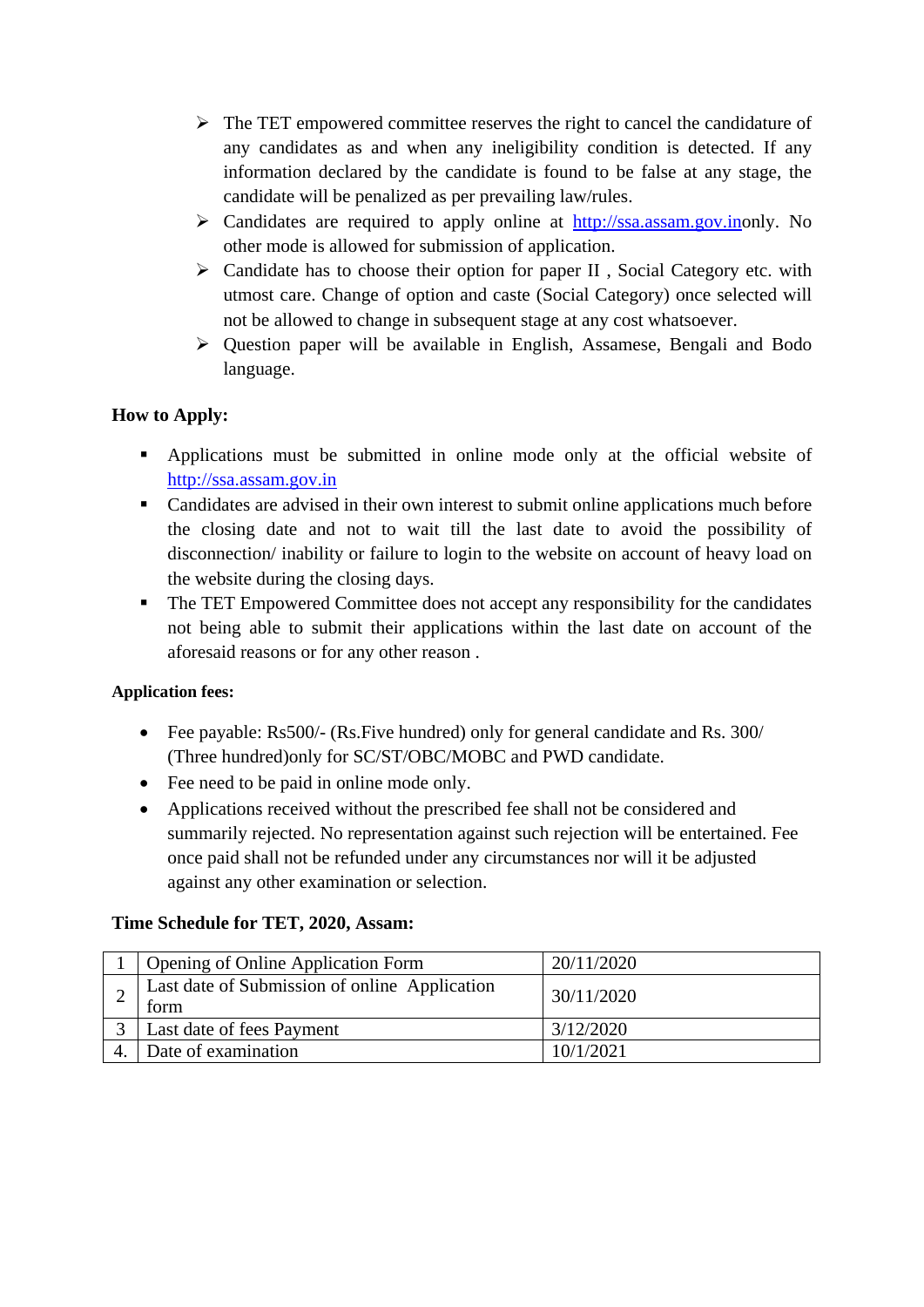|      | Barpeta                 | $\mathbf{I}$ | Bongaigaon |  |
|------|-------------------------|--------------|------------|--|
| III  | IV<br>Dhubri<br>Darrang |              |            |  |
| V    | Diphu                   | VI           | Dibrugarh  |  |
| VII  | Guwahati                | VIII         | Haflong    |  |
| IX   | Jorhat                  | X            | Lakhimpur  |  |
| XI   | Kokrajhar               | XII          | Nagaon     |  |
| XIII | Silchar                 | XIV          | Tezpur     |  |
| XV   | Dhemaji                 |              |            |  |

## **Zones for holding aforesaid TET examination**

Note – Applicant has to select one of the zone for appearing in the examination.

\* In case of higher number of applicants, the zones may be increased, if required.

#### **Structure & content of the test:**

The examination shall be for 200 marks with two papers (Paper-I & Paper-II) of 200 multiple choice Questions (MCQs), each one of them carrying equal marks. The subject areas broadly are as follows.

| Sl. No                                      | <b>Subject</b>                                                                                                                                                                                                                                                                                             | <b>PART</b>                                           | <b>Marks</b> | <b>Time</b> |
|---------------------------------------------|------------------------------------------------------------------------------------------------------------------------------------------------------------------------------------------------------------------------------------------------------------------------------------------------------------|-------------------------------------------------------|--------------|-------------|
| Paper I<br>(Common<br>to all<br>candidates) | Pedagogy, General English , Basic Numerical<br>and Assam and It's People                                                                                                                                                                                                                                   | 100 Multiple<br>choice<br>questions                   | 100          | hours       |
| Paper II                                    | Candidates has to choose one of the three<br>options as per suitability<br>Option-A – Exclusively commerce related<br>Option-B – Exclusively Science related<br>Option C – General Studies and Current Affairs<br>Candidate<br>has to choose<br>the<br>option<br>carefully by studying prescribed syllabus | 100 Multiple<br>choice<br>questions in<br>each Option | 100          | hours       |
|                                             | <b>Total Marks</b>                                                                                                                                                                                                                                                                                         |                                                       | 200          |             |

## **\*Candidates have to qualify both the Papers separately to qualify the exam.**

# **Minimum qualifying marks for passing TET:**

 To qualify in TET Examination the candidate must score at least 60% marks in each paper. However, 5% relaxation in marks will be given for candidates belonging to SC/ST/OBC/MOBC/PH candidates. The candidate whose degree of physical disability is more than 40% is only eligible to apply, under the PH category.